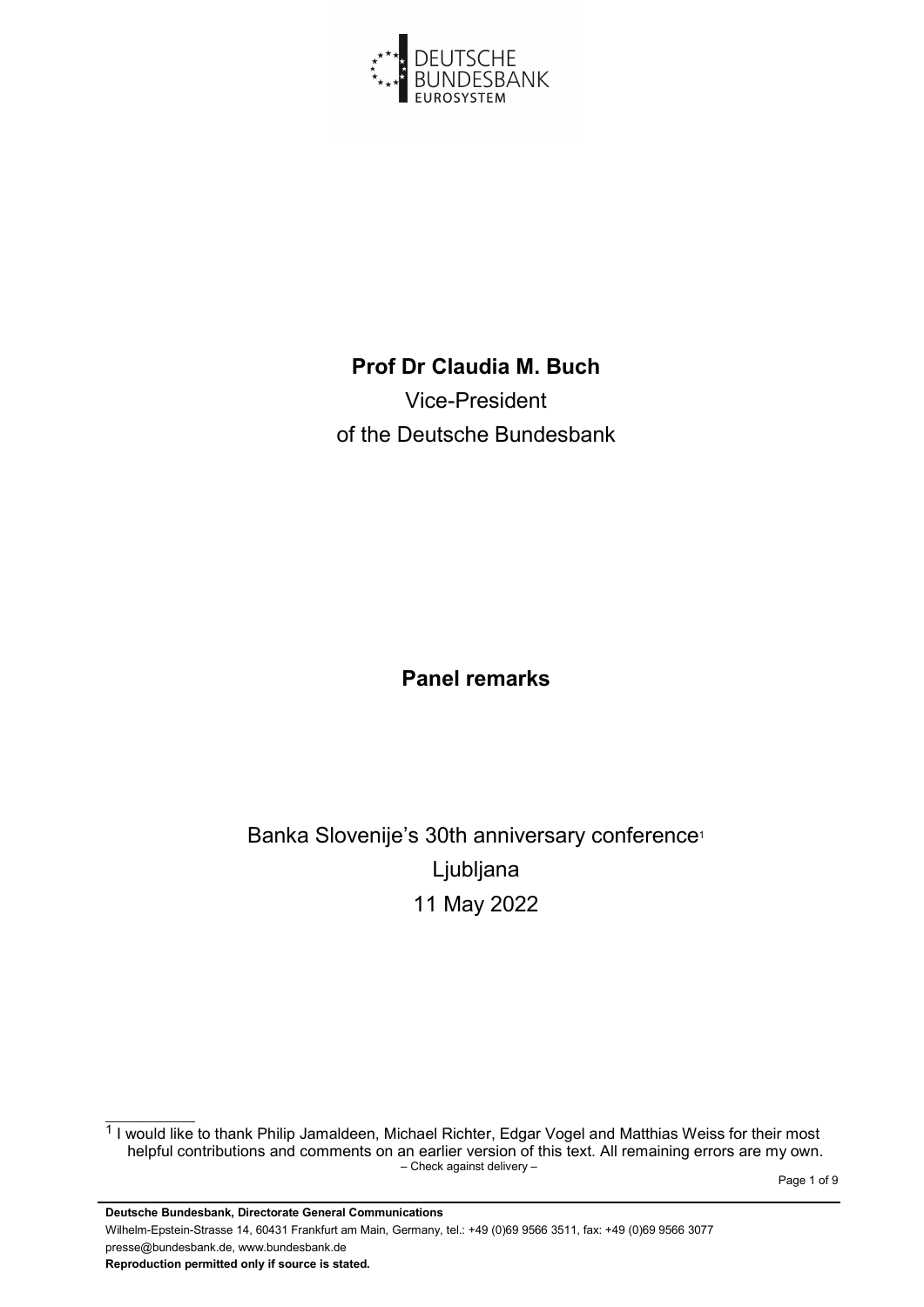Thank you very much for inviting me to speak on this panel and to celebrate Banka Slovenije's 30th anniversary. I would like to congratulate you for the excellent work you have done during the past 30 years. Banka Slovenije has been an integral part of the Eurosystem, and we have been cooperating closely on many projects. We very much look forward to continuing our successful cooperation in the future!

We currently find ourselves at an important crossroads in terms of monetary policy and financial stability. The financial system has weathered the COVID-19 pandemic relatively well – thanks to massive policy support and greater resilience due to the financial sector reforms of the past decade. At the same time, vulnerabilities in the financial system have increased during the pandemic. Hence, an appropriate level of resilience in the financial sector is key: A bumpy road lies ahead of us, uncertainty is high, and risks to both inflation and the growth outlook have increased.

Let me start with an assessment of the residential real estate market in Germany.

House prices in Germany have increased strongly over the past decade, also mirroring global trends. In Germany, house prices have almost doubled over the past ten years; in the euro area, they increased by about 40%.<sup>2</sup> During the pandemic, this trend has intensified. House prices are driven by many factors, including expansionary monetary policy. Low interest rates

 $\mathcal{L}=\mathcal{L}^{\mathcal{L}}$  $\overline{2}$  For all data related to the German real estate and household sectors see https://www.bundesbank.de/en/statistics/sets-of-indicators/system-of-indicators-for-the-germanresidential-property-market/system-of-indicators-for-the-german-residential-property-market-795268. For euro area house prices see https://sdw.ecb.europa.eu/quickview.do?SERIES\_KEY=429.RESR.Q.I8.\_T.N.\_TR.TVAL.4F0.TB.N.IX. Between Q4 2011 and Q4 2021 and the growth rate was 39%.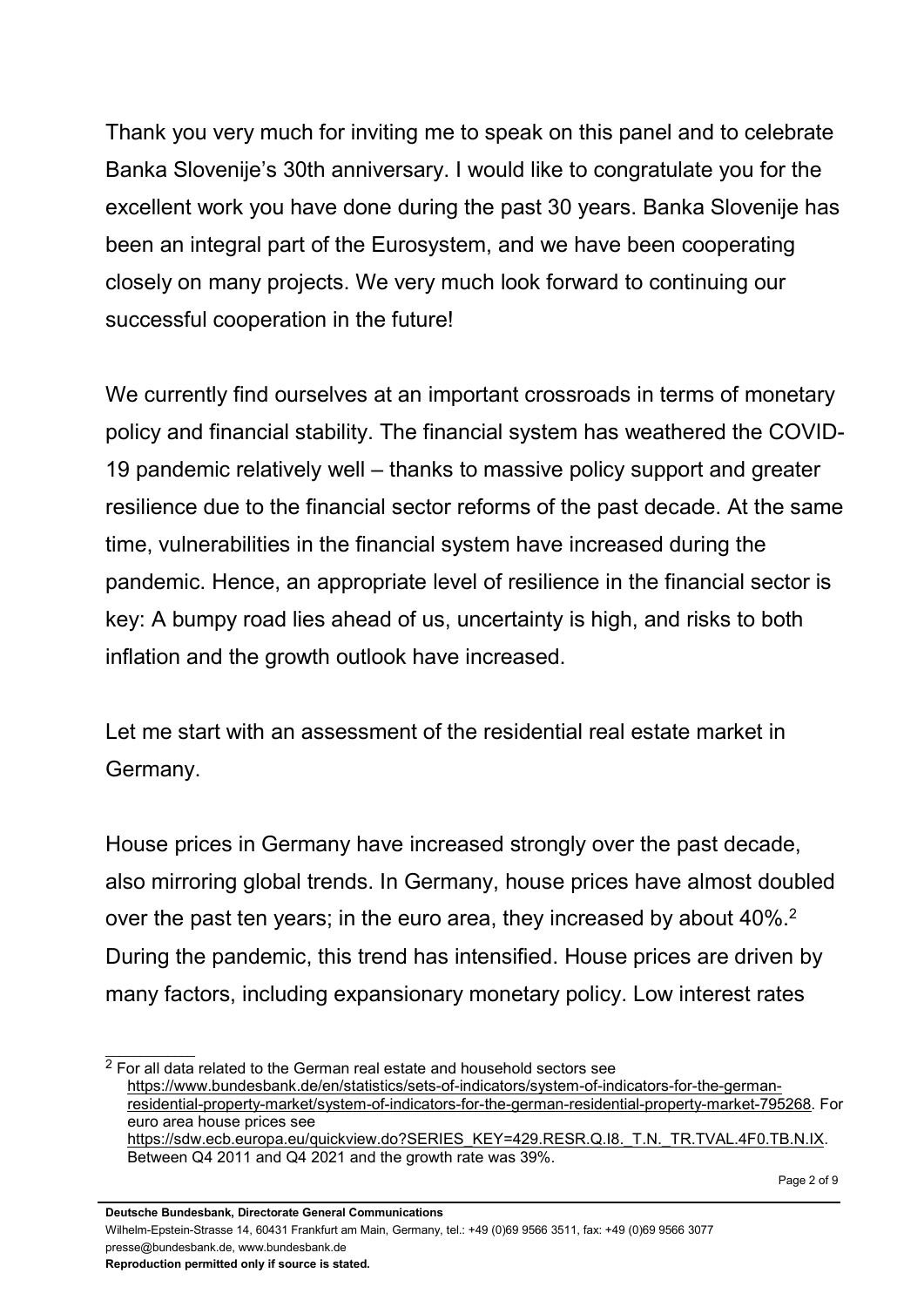made housing more affordable, which pushed up demand for real estate and house prices.<sup>3</sup> Before the pandemic, GDP growth in Germany was stable, unemployment was low, and corporate insolvencies were on the decline. All this contributed to income and employment growth, which are important drivers of house prices. In addition, changes in preferences due to remote working, higher prices for construction materials in recent years, and probably also a search for yield by investors played a part in this.

From a financial stability perspective, rising prices for real estate are a concern if they are driven by deteriorating lending standards, credit growth and high leverage. In Germany, the growth in loans to households for house purchase has been quite dynamic (about 7% year-on-year in Q1 2022). Household debt relative to GDP increased from 52% in 2018 – which is below the European average  $-$  to 57% at the end of 2021. $4$  While there has been no broad-based deterioration of lending standards so far, debt-toincome ratios of new borrowers have increased significantly, and debt service has been trending upwards in the last years.

The share of longer-term mortgages has increased strongly over the past decade. The proportion of mortgages with long interest rate fixation periods of over 10 years has risen from about 30% to 50%. This protects borrowers against the effects of rising interest rates to a certain degree. But it also leaves the banking sector exposed to interest rate risk and short-term increases in funding costs.

<sup>&</sup>lt;sup>3</sup> See Deutsche Bundesbank (2020). The protracted rise in residential property prices in Germany from a macroeconomic perspective: transmission channels and fundamental determinants, Monthly Report, October.

<sup>4</sup> For cross-country comparisons, see https://sdw.ecb.europa.eu/reports.do?node=1000004952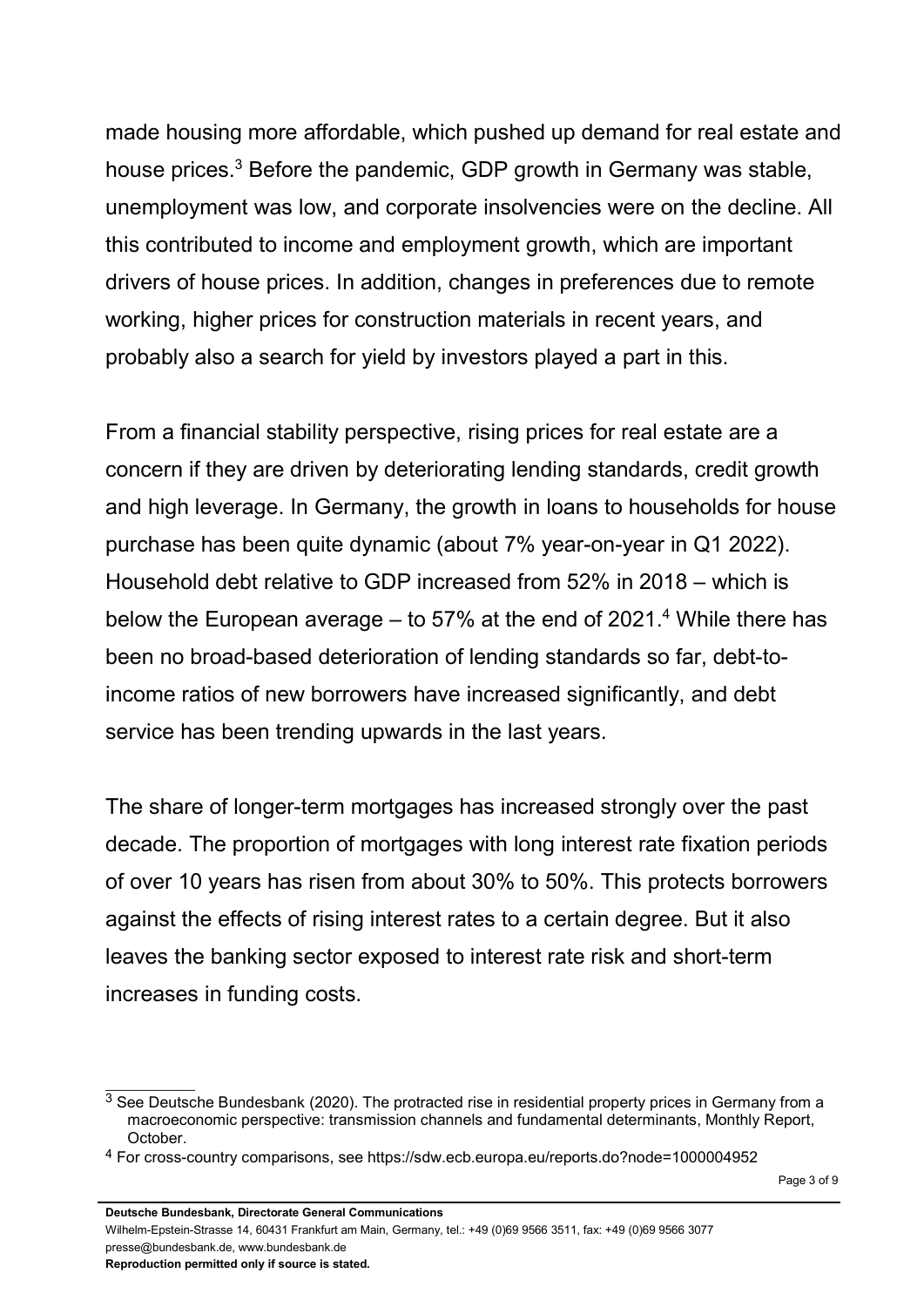Overall, we therefore remain highly vigilant and are closely monitoring prices, lending volumes and lending standards.

Generally, gradual and predictable increases in market interest rates would contribute to financial stability. The profitability of financial institutions would increase, which supports the build-up of capital buffers. A gradual increase in rates would also reduce the incentives to engage in risky lending or investments ("search for yield"), thus slowing down the build-up of leverage and dampening asset price surges.

By contrast, an abrupt, unexpected increase may have negative implications for financial stability. In such a scenario, assets, including real estate, may be repriced rather quickly. Borrowers with short-term liabilities may suddenly have to pay more for their debt. Bank profits may be squeezed in the short term, depending on banks' reliance on interest income. Financial institutions would be affected quite differently: German savings and cooperative banks, which account for 58% of lending to households and 41% of lending to corporates, do little in the way of hedging.<sup>5</sup> Larger banks, by contrast, often use derivatives to limit their exposure to interest rate risk. Hedging, however, does not reduce the risk within the system.

Generally, during the pandemic, vulnerabilities have increased in the German financial system. Credit has been rising. Market valuations and prices for real estate have been relatively high. Exposure to interest rate risk has increased over time. At the same time, market participants may underestimate macroeconomic risks going forward: Although GDP contracted by about 5% in 2020, corporate insolvencies have actually

 $\mathcal{L}_\text{max}$ 

<sup>5</sup> Source: Deutsche Bundesbank balance sheet statistics.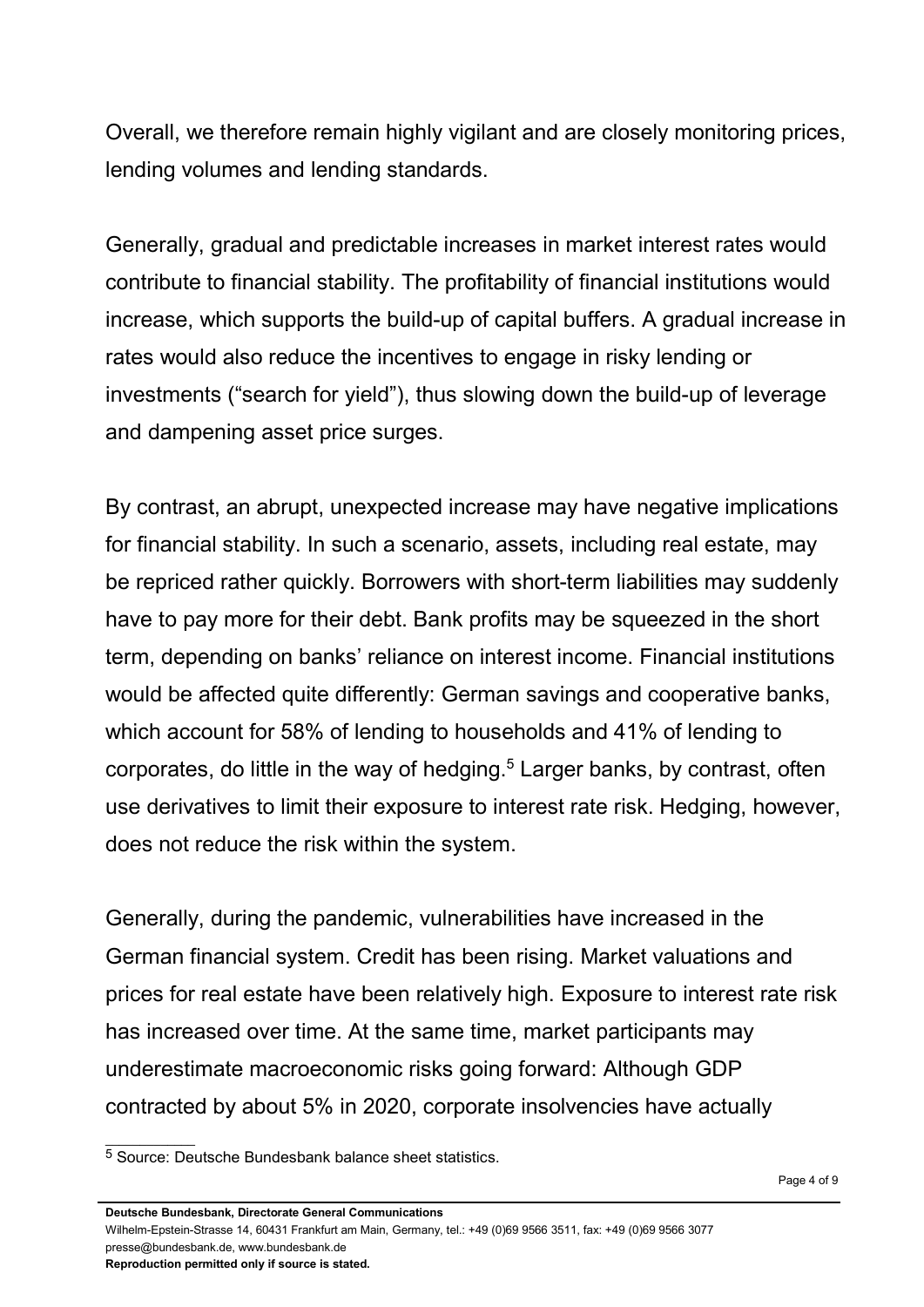declined during the pandemic. Future recessions may weigh on the corporate sector more heavily. However, historical patterns in the data may be poor predictors of potential future losses.

How can and should monetary policy take financial stability into account? Generally, monetary policy "gets in all of the cracks" of the economy, as Jeremy Stein argued.<sup>6</sup> However, it is a blunt tool that cannot target specific vulnerabilities. Importantly, the European Central Bank (ECB) has the clear primary objective of maintaining price stability, and it thus needs to avoid conflicts of interest with other policy objectives. This does not mean, of course, that it should ignore financial stability issues.

In last year's strategy review, the ECB Governing Council thus added two important elements to its strategy to account for the implications of house price booms. First, financial stability aspects, including those related to real estate, are now regularly part of monetary policy discussions. This allows the interdependence of price and financial stability to be taken into account, where appropriate. Second, the price index used to measure inflation will include the cost of owner-occupied housing. Thus, house prices will directly enter monetary policy considerations. Over longer horizons, including the costs of owner-occupied housing may not change inflation measures substantially. However, in periods of dynamic real estate price developments, the effect will be more significant.<sup>7</sup>

<sup>6</sup> See https://www.federalreserve.gov/newsevents/speech/stein20130207a.htm

<sup>7</sup> See European Central Bank (2022). Economic Bulletin. Issue 1, 2022, or ECB (2021). Inflation measurement and its assessment in the ECB's monetary policy strategy review. Occasional Paper No 265.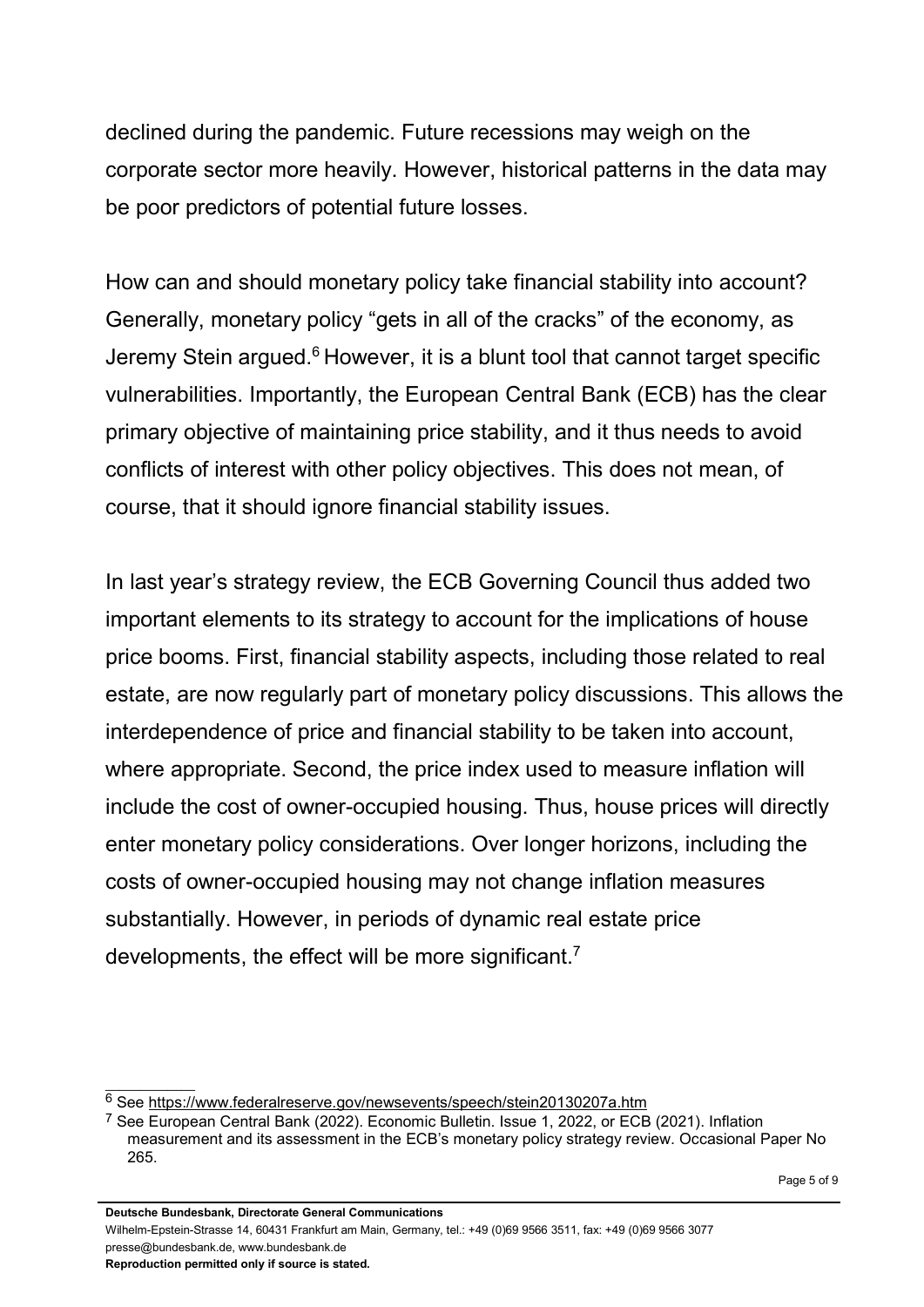Clearly, macroprudential policy is the first line of defence against risks to financial stability. In the case of housing markets, borrower-based measures enhance the resilience of households and the "quality" of new lending. Additionally, capital-based measures can strengthen the resilience of banks. With these buffers, banks are then better equipped to absorb losses – that strengthens their ability to lend even in the event of adverse shocks. Thus, sufficient capital is a safeguard for the proper functioning of the financial system, including in stress episodes and during periods of structural change.

In January 2022, German supervisors announced a package of macroprudential measures to address increasing vulnerabilities in the German financial system.<sup>8</sup> The countercyclical capital buffer was set at 0.75%, and the sectoral systemic risk buffer (on exposures secured by residential real estate) at 2% of risk-weighted assets. Both measures will bolster banks' resilience to adverse developments. As a complementary measure, the Federal Financial Supervisory Authority (BaFin) called on lenders to closely monitor and address risks regarding new mortgage loans. The intention is to foster prudent lending standards, especially concerning loan-to-value ratios (LTVs). The German Financial Stability Committee regularly reviews all measures.

The German example shows the importance of balancing the national and the supranational level in addressing risks to financial stability. These risks often arise at the national level, and they require appropriate national action. At the same time, coordinating macroprudential policy is particularly

<sup>8</sup> See German Financial Stability Committee (2022). Press release "German Financial Stability Committee welcomes the Federal Financial Supervisory Authority's announced package of macroprudential measures". 12 January 2022 (https://www.afs-bund.de/afs/Content/EN/Articles/Activities-of-the-FSC/Macroprudential-instruments/2022-01-12-macroprudential-measures.html).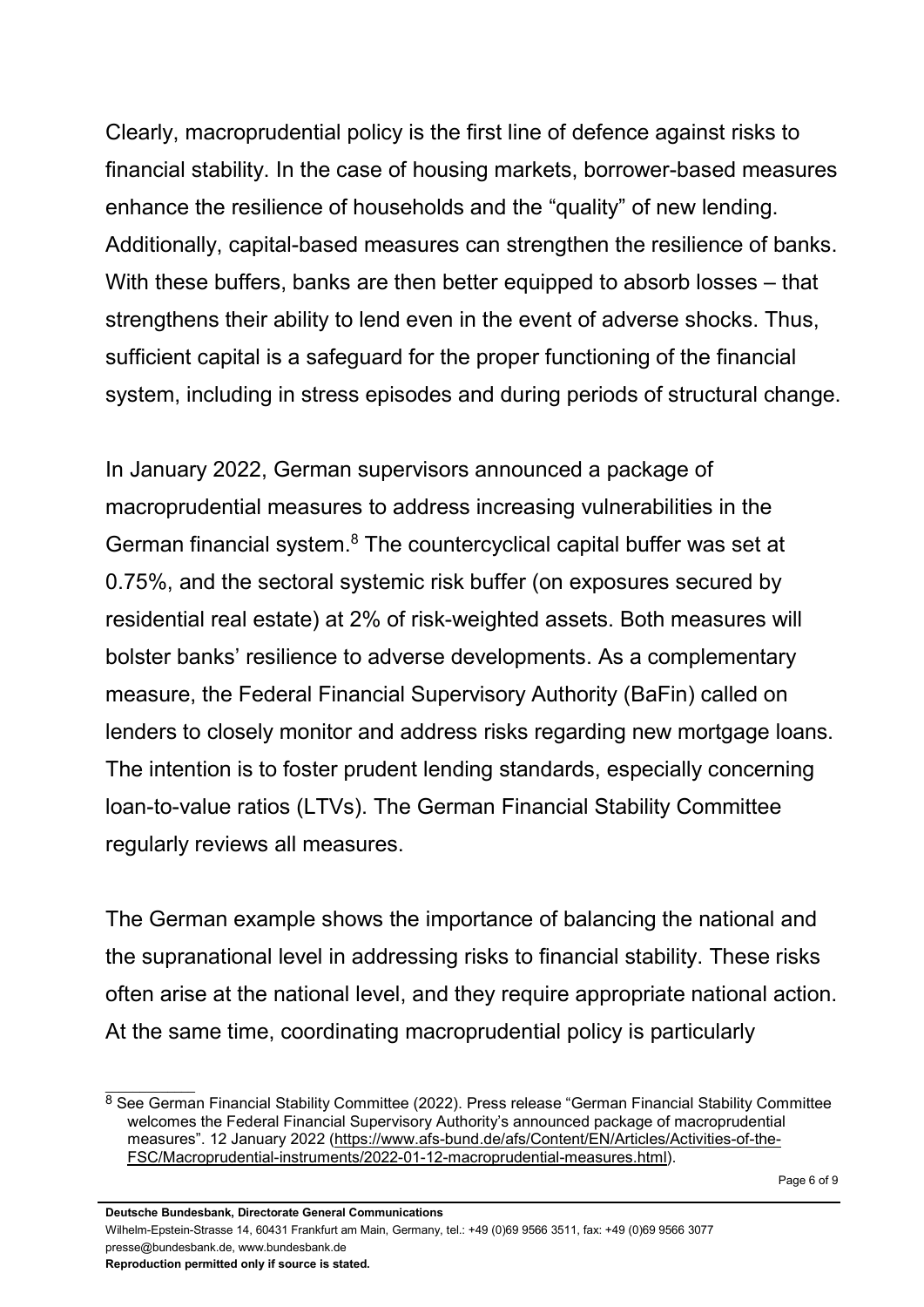important in Europe and in the euro area because of the high degree of financial integration and the common currency.<sup>9</sup> Vulnerabilities in countries' financial systems often reflect country-specific issues, including the interaction with national institutions. Therefore, safeguarding financial stability is an important national responsibility. This holds particularly true in a monetary union with economies that are highly integrated, but heterogeneous along important dimensions that can significantly affect risks to financial stability. However, shocks to domestic financial systems as well as imbalances can easily spill over across national borders and can impair the transmission of monetary policy.

The European macroprudential policy framework has been set up to ensure that imbalances are addressed and spillovers are taken into account. One important step in Europe was the launch of the banking union in 2014. This harmonises banking supervision and regulation. But macroprudential policies also need to take potentially adverse impacts on other countries into account. Strong international institutions like the European Systemic Risk Board (ESRB), which was established in 2010, are thus vital for monitoring and coordinating policies at the supranational level. Therefore, the European level even has the power to top up certain domestic policy decisions.

Hence, we have the right institutional infrastructure in place, but we also need to ensure that the system is working as intended.<sup>10</sup> Monitoring emerging risks and addressing them appropriately is key. It is essential to counter a potential inaction bias – both at the national and the supranational

<sup>9</sup> See Buch, Claudia M., Manuel Buchholz, Katharina Knoll and Benjamin Weigert (2021). Why Macroprudential Policy Matters in a Monetary Union. Oxford Economic Papers. 23: 1604-1633.

<sup>10</sup> See the panel remarks at the fifth ESRB annual conference: https://www.bundesbank.de/en/press/speeches/a-decade-of-macroprudential-policy-881600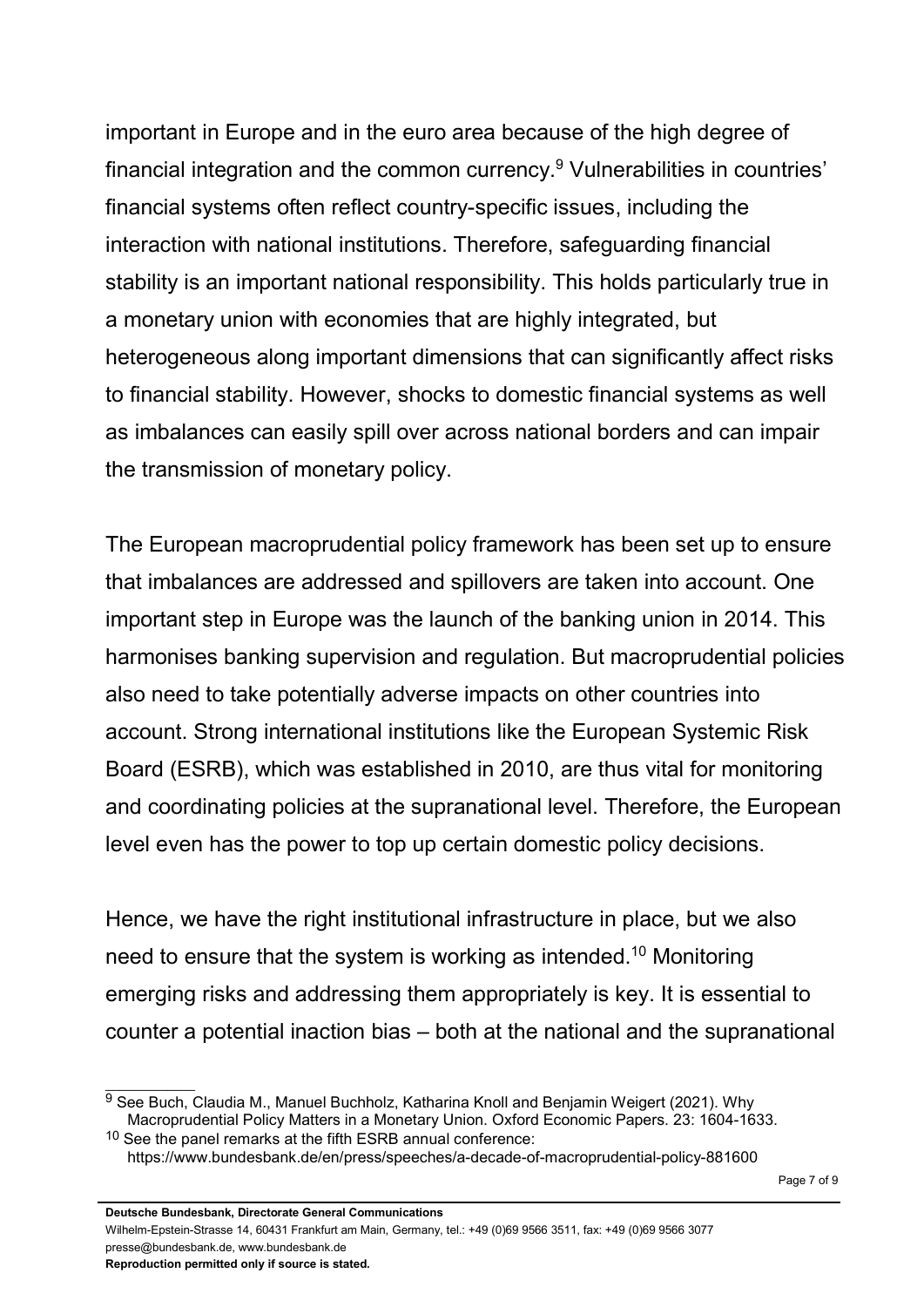level. Otherwise, necessary measures to safeguard the stability of financial systems will be taken too late or not at all. To ensure that macroprudential policy can work as intended, its tools have to be applied consistently across countries.

Let me close with a few remarks on the current economic situation.

The Russian war against Ukraine has severe geopolitical and economic implications. So far, financial market stress has been lower than during the onset of the COVID-19 pandemic. However, the situation in financial markets has certainly worsened: financial conditions are tightening, risk aversion has increased, and uncertainty is high. Risks, particularly in commodity markets and related to cyber security, require close monitoring.

Geopolitical events, climate change, and digitalisation are intensifying the ongoing structural change in the real economy. An abrupt process of structural change may lead to losses in the real economy and write-downs of loans. Structural change also places a burden on the financial sector, which has to accompany the real economy through the transition.

What buffers against unexpected losses are available in the system? During the pandemic, significant fiscal and monetary support has played an important role in protecting the balance sheets of financial institutions. However, fiscal space is more limited than it was prior to the outbreak of the COVID-19 pandemic, given the increase in public debt that we have seen over the past years. In addition, monetary policy needs to address higher inflation and is in a process of normalisation. Higher inflation puts pressure